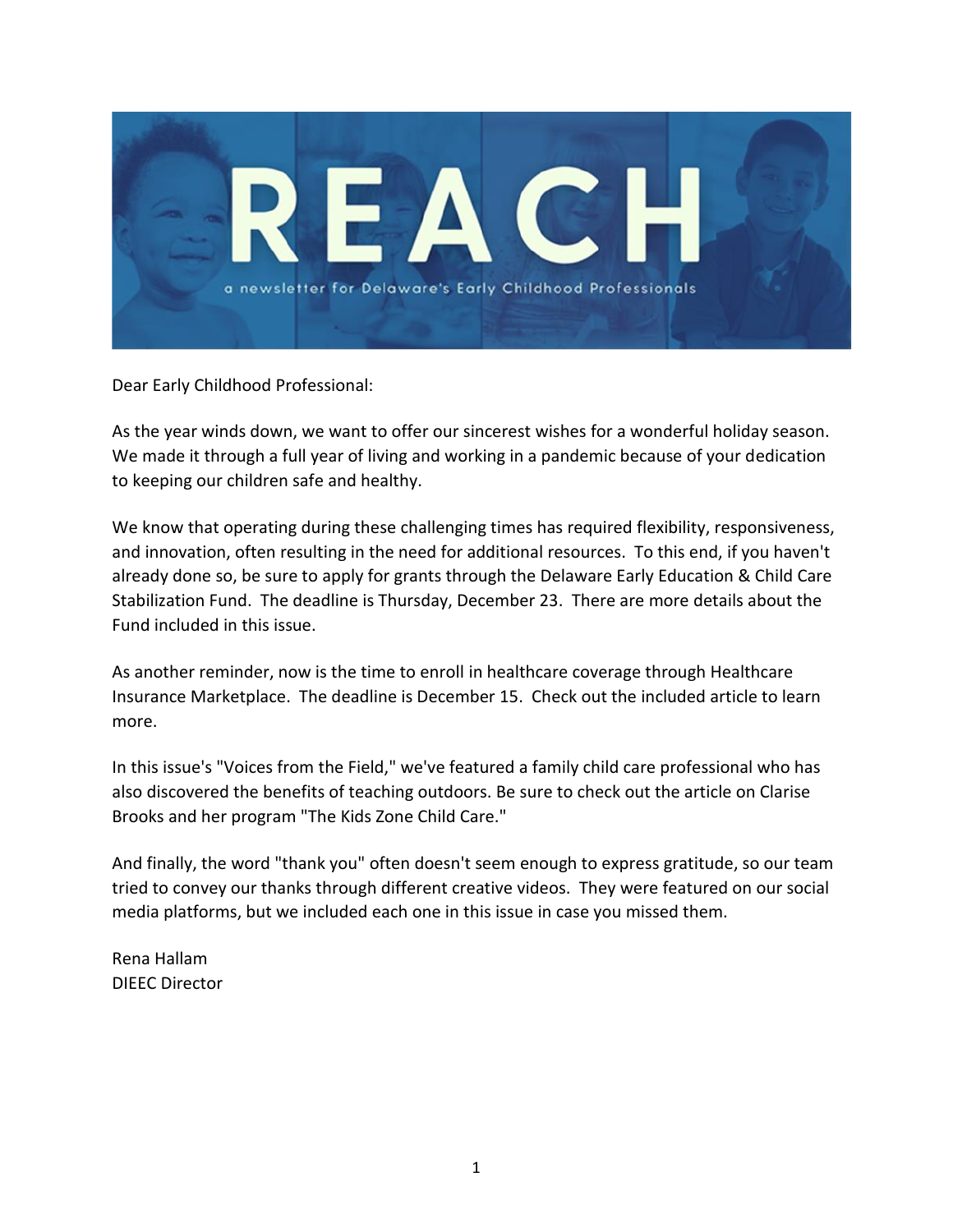

### Voices from the Field: In the "Zone" in the Outdoor Classroom

On a misty, cloudy day, Clarise Brooks runs her classroom with a field backdrop and children sitting on tree stumps. Her classroom is outside, and she and her students couldn't be happier.

For close to 30 years, Clarise has run a family child care program, "The Kids Zone Child Care," located in Middletown, Del. And now, through the support of DIEEC and the "Let's Go Outside" grant, Clarise is spending her days in an outdoor classroom - in all kinds of weather.

Read More Here<https://bit.ly/3GkHpqR>

**Delaware Early Education and Child Care Stabilization Fund Application Deadline - December 23, 2021** 

#### Stabilization Fund Deadline Fast-Approaching: Apply Today!

Have you applied for the Delaware Early Education & Child Care Stabilization Fund? There is still time! Applications are open through Thursday, December 23rd. Applications accessed here:

- family child care application<https://bit.ly/3y0LDRA>
- center-based applicatio[n https://bit.ly/3lIBQdX](https://bit.ly/3lIBQdX)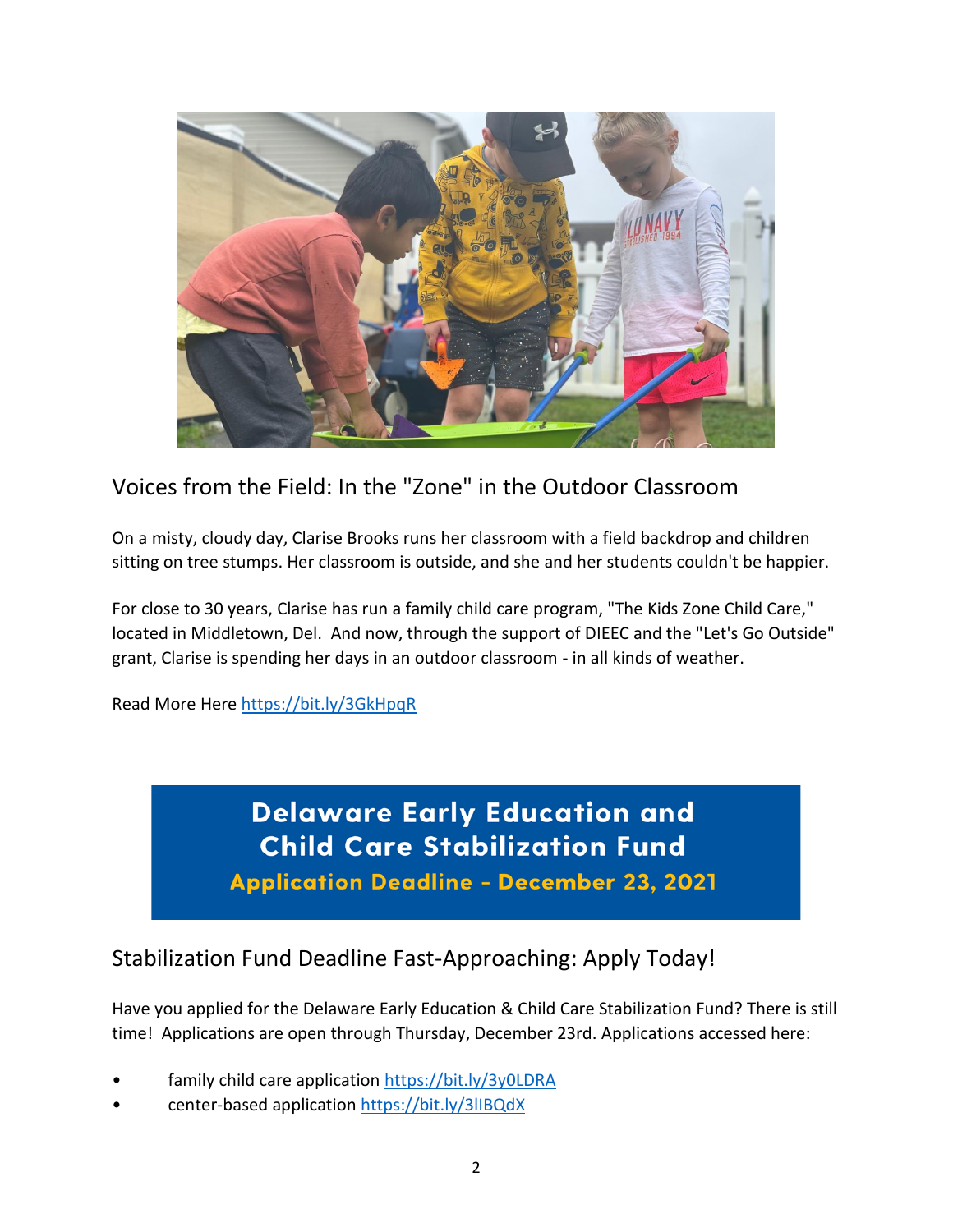If you have any questions contact the Stabilization Fund Technical Assistants at: 1-877-351-2841 or by email at [StabilizationFund@udel.edu.](mailto:StabilizationFund@udel.edu) For FAQs and general information visit the Stabilization Fund landing page<https://bit.ly/3psEplC>

*Please note that when planning and spending the Stabilization grants, programs are still accountable to OCCL regulations.*

# **HealthCare Marketplace Enroll by December 15**

This year, health insurance coverage is more affordable and accessible than ever through the Health Insurance Marketplace®.

Apply for the first time, renew, or change your plan for 2022, between Monday, November 1 and Wednesday, December 15, 2021 for coverage that starts January 1, 2022. Enrollment ends January 15, 2022.

If you choose to buy a health plan through the Marketplace, you may qualify for help paying for health coverage, even if you weren't eligible for help in the past.

For more information and questions check out these two resources:

- HealthCare.gov FAQ for EC Professionals <https://bit.ly/3owVTOt>
- Healthcare.gov <https://www.healthcare.gov/>

## **Thank You Notes to Early Childhood Professionals**

November and Thanksgiving marked the beginning of holiday celebrations. Here at DIEEC, we love this time of year because it gives us another opportunity to recognize you, the early childhood professional.